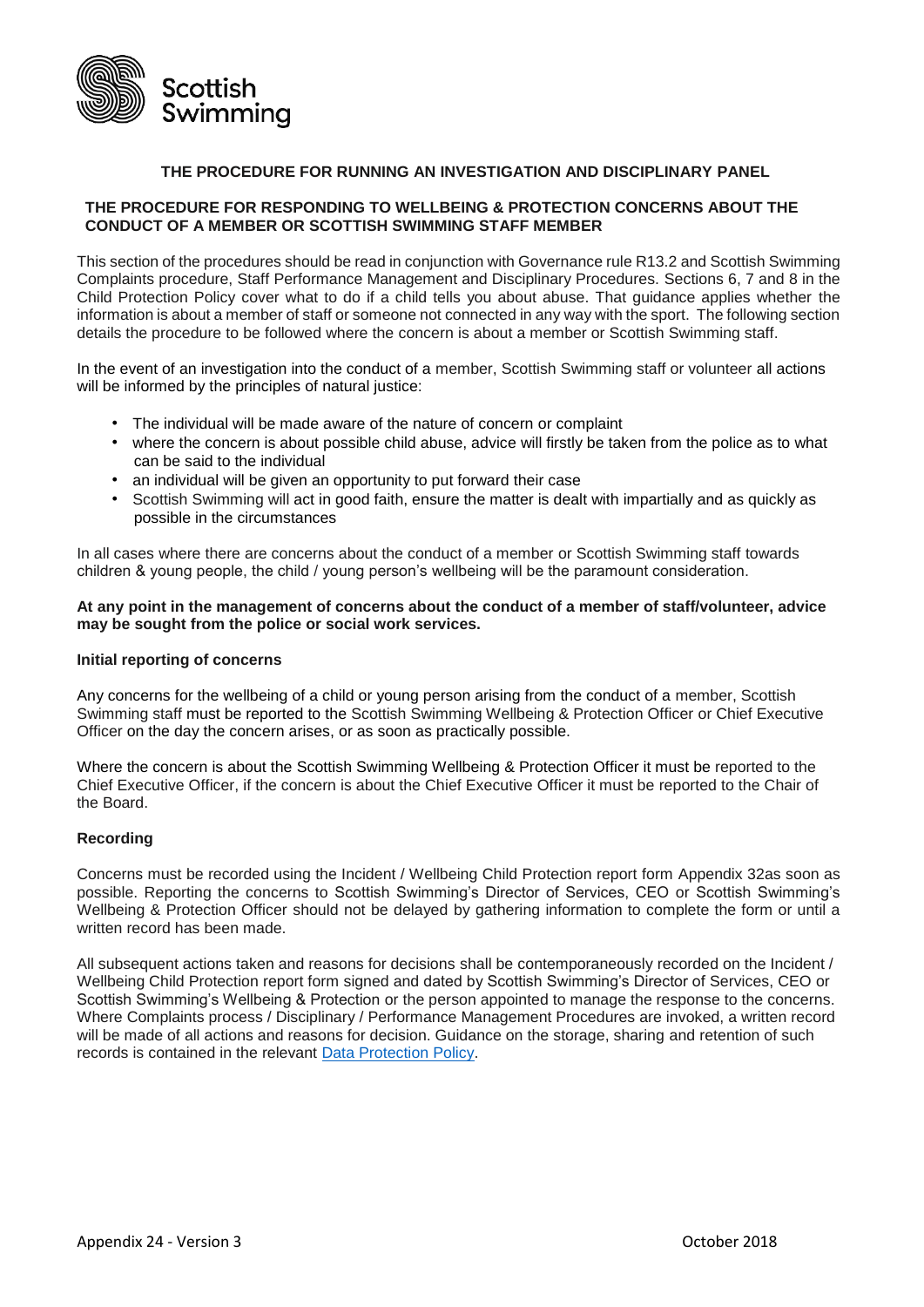

Once the concerns have been reported Scottish Swimming's Director of Services, CEO or Scottish Swimming's Wellbeing & Protection officer will:

### **Establish the basic facts**

- Conduct an initial assessment of the facts in order to determine the appropriate course of action
- Consult external agencies such as the police and social work services for advice at any time. This is important because they may hold other important information which, when considered alongside the current concerns builds a significant picture of concern

### **Conducting the initial assessment**

Scottish Swimming's Director of Services, CEO or Scottish Swimming's Wellbeing & Protection Officer will conduct the initial assessment.

The purpose of the initial assessment is to clarify the nature and context of the concerns. It should determine whether there is reasonable cause to suspect or believe that a child / young person has been abused/harmed or is at risk of abuse or harm. Every situation is unique so guidance cannot be prescriptive.

- Where the established facts support a concern about possible abuse, the initial assessment may form part of the disciplinary investigation
- Subject to the nature and seriousness of the situation, if it is not clear at this stage whether a criminal offence may have been committed, the member or Scottish Swimming staff may be approached as part of the information gathering process
- Where the nature and seriousness of the information suggests that a criminal offence may have been committed, or that to assess the facts may jeopardise evidence, advice will be sought from the police before the member or Scottish Swimming staff is approached
- An initial assessment of the basic facts may require the need to ask a child (ren) / young people some basic, open-ended, non-leading questions solely with a view to clarifying the basic facts. It may also be necessary to ask similar basic questions of other children / young people, or other appropriate individuals
- Interviewing children / young people about possible abuse and criminal offences is the sole remit of specially trained police officers and social workers. Questioning of child/ young person by those conducting an initial assessment should always be avoided as far as possible. If it is necessary to speak to the child/ young person in order to clarify the basic facts best practice suggests that consent from the parent / carer should be obtained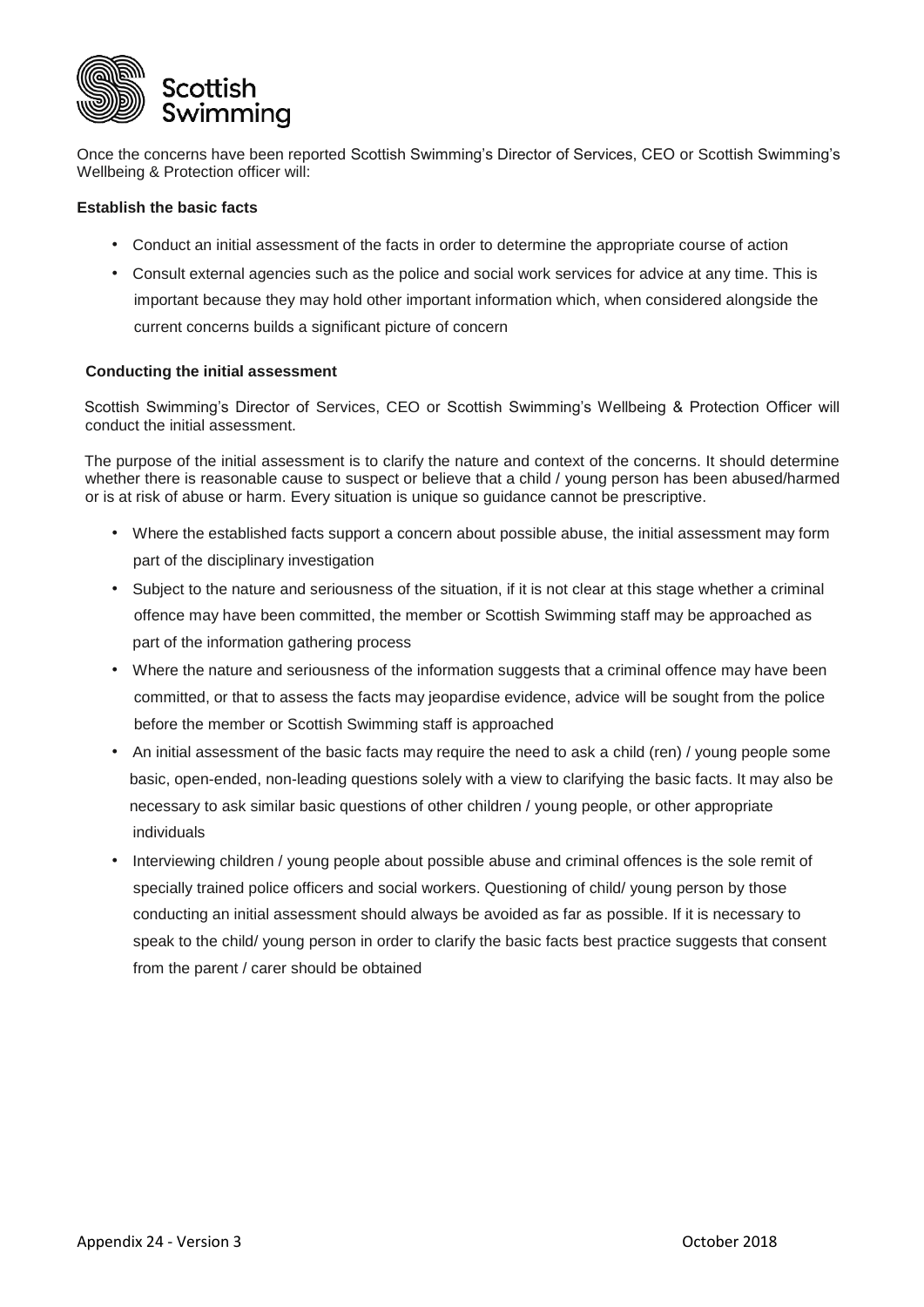

## **Possible outcomes of initial assessment:**

- No further action (facts do not substantiate complaint)
- Situation is dealt with under procedures to manage poor practice ( Appendix 23 )
- Disciplinary investigation (by Scottish Swimming)
- Child protection investigation (jointly by police and social work services)
- Criminal investigation (by the police)
- The results of a criminal investigation may well influence the disciplinary investigation, but not in all cases

Civil proceedings (by the child/family who alleged abuse)

### **Initial assessment supports concerns about poor practice and/or misconduct (but not possible child abuse)**

Scottish Swimming's Director of Services, CEO or Scottish Swimming's Wellbeing & Protection Officer will deal with the situation in line with the relevant Procedures, depending on the individual involved this may be in agreed conjunction with the Chief Executive Officer who invokes their power under Governance rule R13.2.4 as noted above.

Pending the outcome of any investigation conducted under any of the above named, a precautionary suspension will be considered in all cases where there is significant concern about the conduct of the individual being investigated. The wellbeing of children / young people will be the paramount concern in such circumstances.

Where the circumstances meet the referral criteria set out in the Protection of Children (Scotland) Act 2003, Scottish Swimming has a duty to make a referral to Scottish Ministers.

### **Initial assessment supports concerns about possible child abuse**

Where the initial assessment of information gives reasonable cause to suspect or believe possible child abuse Scottish Swimming's Director of Services, CEO or Scottish Swimming's Wellbeing & Protection Officer will refer the concerns to the police and/or social work services as soon as possible on the day the information is received.

Scottish Swimming's Director of Services, CEO or Scottish Swimming's Wellbeing & Protection Officer will make a written record of the name and designation of the social worker or the police officer to whom the concerns were passed together with the time and date of the call, in case any follow up is required.

Referrals to the police/social work services will be confirmed in writing by Scottish Swimming's Director of Services, CEO or Scottish Swimming's Wellbeing & Protection Officer within 24 hours. A copy of the Incident / Wellbeing / Child Protection report should be provided to the police/ social work services on request.

Appropriate steps will be taken to ensure the safety of the child (ren) / young people or individual who may be at risk. The parents of the child (ren) / young people involved will be informed as soon as possible following advice from the police/social work services.

Advice will firstly be obtained from the police/social work services about informing the member or Scottish Swimming staff about the concerns. If the advice is to inform the individual, they will be told that information has been received which may suggest there is a serious concern about their conduct. As the matter is being dealt with by the statutory authorities no details will be given unless advised by the police/ social services. All actions will ensure the best evidence is preserved for any criminal proceedings while at the same time safeguarding the rights of the individuals involved.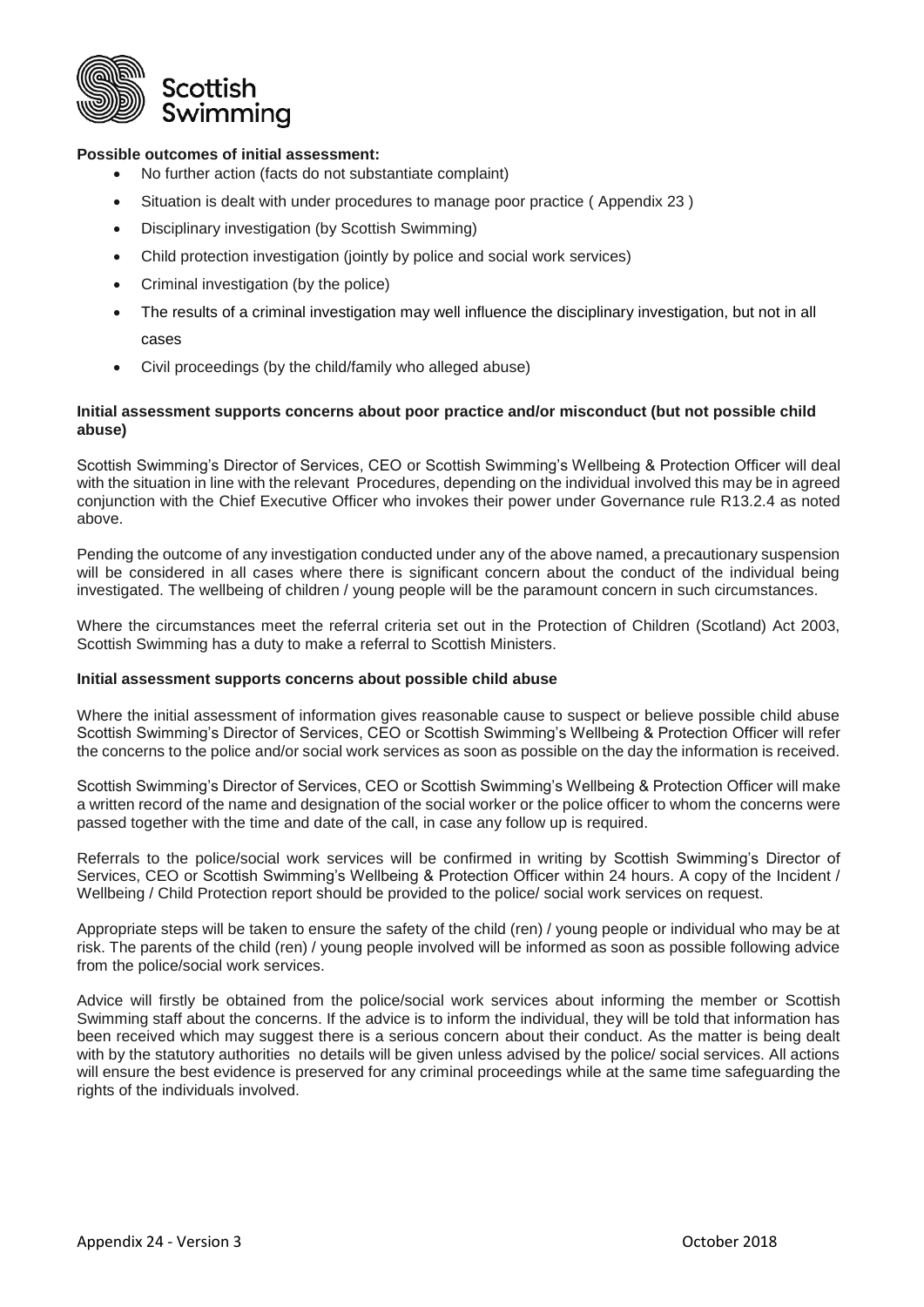

### **Precautionary suspension**

The member or Scottish Swimming staff involved may be suspended whilst an investigation is carried out. Precautionary Suspension is not a form of disciplinary action it is a protective measure and is viewed as a precautionary measure to all involved.

Notification of the suspension and the reasons will be conveyed in writing to the individual.

### **Disciplinary investigation**

Following advice from the police, cases that also involve a criminal investigation, will not preclude disciplinary action being taken provided sufficient information is available to enable Scottish Swimming's Wellbeing & Protection Officer in consultation with the Chief Executive Officer to make a decision and that to do so does not jeopardise the criminal investigation.

**R13.2 Where an individual shall been convicted or have been the subject of caution in respect of an Offence the Chief Executive Officer shall have the power to impose summarily either or both of the following penalties:**

- **a) the withdrawal with immediate effect of an license granted by the Company, which the individual may hold**
- **b) the life suspension of the individual from any event or activity promoted or authorised by the Company or any other body directly or indirectly affiliated to the SASA wherever held.**

**There shall be a right of appeal under this section R13.2.4**

### **False or malicious allegations**

In the very exceptional circumstances, that an investigation establishes an allegation is false, unfounded or malicious:

The member or Scottish Swimming staff involved will receive an account of the circumstances and / or investigation and a letter confirming the conclusion of the matter

The Scottish Swimming's Director of Services, CEO or Scottish Swimming's Wellbeing & Protection Officer will take all reasonable steps to support the individual in this situation

In these circumstances, Scottish Swimming will review the child's participation in the sport Data collected for the investigation will be destroyed in accordance with the requirements of the Data Protection act 2018.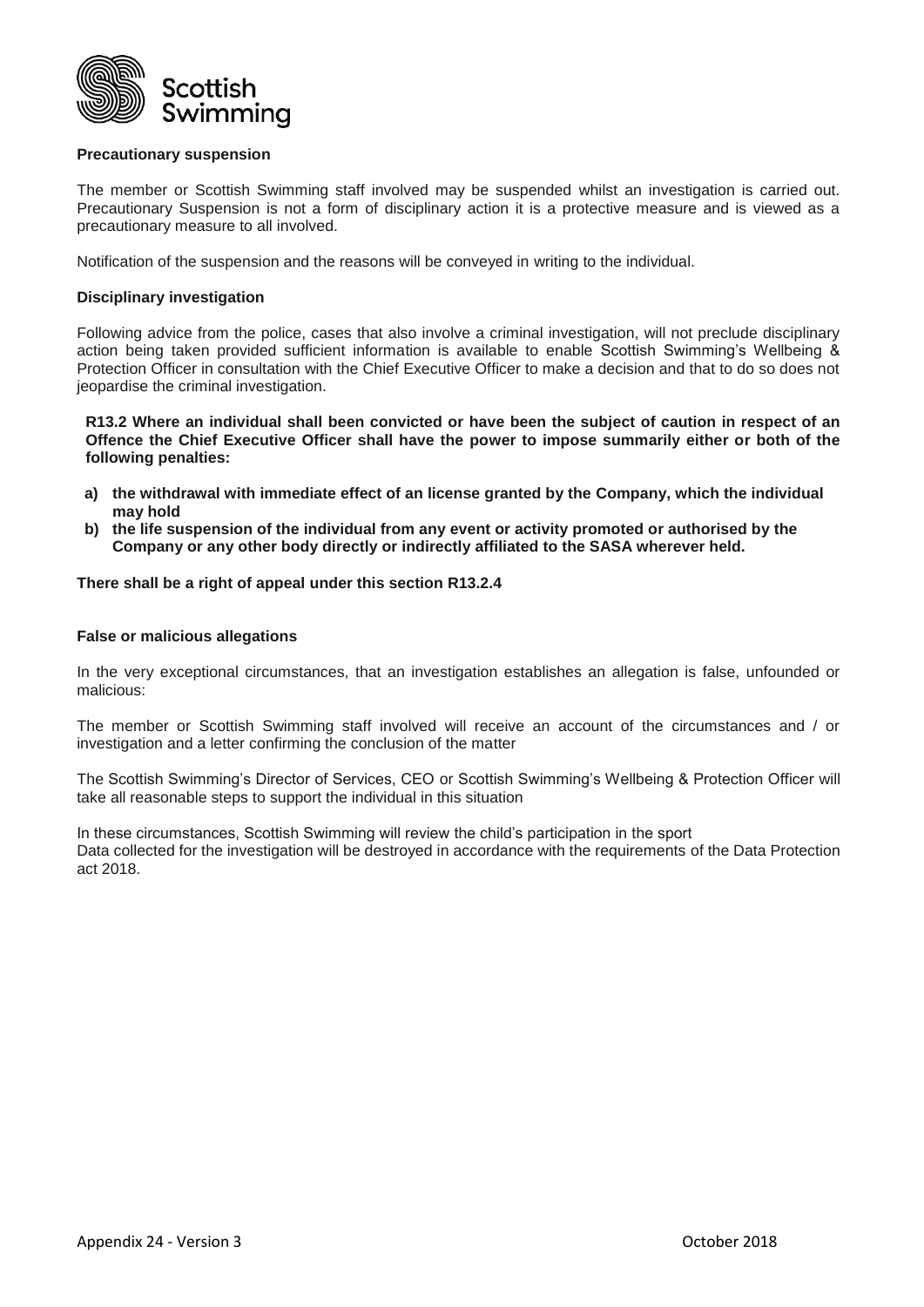

## **ADAPTING THE PROCESS FOR UNDER 18S**

Scottish Swimming has an established complaints and disciplinary process and recognises that there is need to adapt this when children and young people are involved. The priority with any adaptations is to create a child centred approach and to ensure that children and young people are not put through a case management and disciplinary systems that in its self causes harm. The process that they are involved in should reflect this and be based on the following key principles:

- Those who know the child/young person best should be the ones who discipline, mentor, guide and educate them as part of their development
- The disciplinary/complaint procedure should be simple, easy to understand and conducted more informally than the adult procedure
- The wellbeing of the child / young person is paramount and any arrangements around meetings should take into account their educational commitments and family life. Therefore meetings will be conducted locally and by those with experience in dealing with child/ young people
- Sanctions and any suspensions should not normally be so severe as to discourage the child/young person from continuing within the sport and should be tiered in severity to their age, responsibility and culpability
- The right to appeal is a required part of the process and should be included when communicating any final outcomes

### **U13**

Any disciplinary matter arising in clubs for participants aged 12 years or younger shall be dealt with in person by the athletes coach with input and advice of the club wellbeing and protection officer. A child aged 12 or under should not appear at a disciplinary panel or meeting. An alternative method should be adopted which could include:

- 1. The child's coach to talk to the child to warn them about their behaviour as a normal part of the coaching process, the coach may wish to discuss their approach with the Wellbeing & Protection Officer (WPO) and engage with the child's parents to address the behaviour
- 2. If the behaviour persists or is a significant breach of the players code of conduct a meeting should be arranged bring the parties together to talk through the issues normally the coach and the parents and if required the WPO – informal mediation

If points 1 and 2 do not resolve the issue then a more formal approach is required:

- 3. Private meeting between child and WPO to establish child's version of events (with parent/carer present) – WPO to make notes and provide summary to the disciplinary meeting, the WPO may also require to follow the same process if the behaviour involves other children
- 4. WPO to obtain written statement from child and any witnesses via their parents and the disciplinary meeting to proceed on paper basis only – the WPO may need to write the statement in conjunction with the child(ren) and parent/carer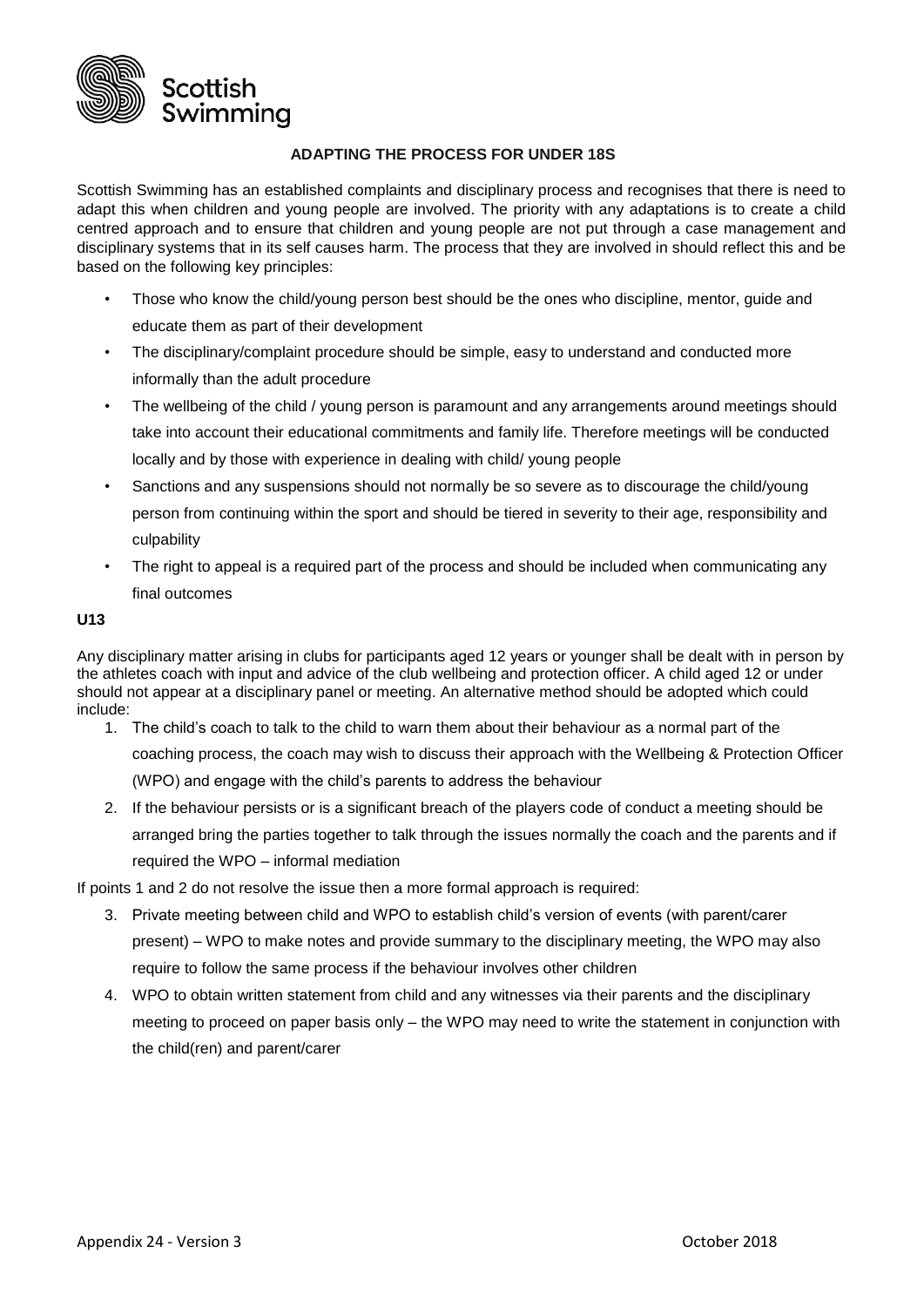

# **U16**

A child of 13,14 or 15 years inclusive can attend a disciplinary meeting provided that:

- They understands it is their duty to speak the truth
- Their evidence is sufficiently important to justify it being heard
- The appropriate procedures adopts the U16 provisions and the child must be accompanied by a parent/carer

### **U18s**

Best practice when dealing with a disciplinary panels involving those aged 16 & 17 years is to follow the guidance established for adults, and to make reasonable adjustment to reflect the age and stage of the young people involved.

- Where a child is aged 17, consent of the parent should be obtained for the child to attend the disciplinary commission where possible / appropriate
- By law a 17 year old is still a child and if they choose to have adult representation this should be allowed

### **Serious Cases**

Escalating behaviour patterns where permanent exclusion is a potential outcome of the disciplinary process, cases that may require police investigation, racial abuse etc should be referred to the Scottish Swimming Wellbeing and Protection Officer who will provide advice on how to deal with the matter / refer it to external agencies.

### **Precautionary Suspension**

Depending on the nature of the complaint/disciplinary issue a precautionary suspension may be given, this is a precautionary step as it means no further allegations or incidents can happen. It is important to consider the following when considering and issuing a precautionary suspension:

- Is a precautionary suspension required in this case?
	- $\circ$  Can management measures be put in place to facilitate continued participation while the matter is investigated?
- What will the suspension cover?
	- o Partial suspension some activities?
	- o All aquatics activities in any role total suspension?

### **Good Practice in running disciplinary meetings and panels forU16s and U18s**

Overriding principles are that the process of appearing in a disciplinary meeting or panel should not expose a child or young person to intimidation, distress, a late start time or long travelling times/distance during the school week. All possible steps should be taken to assist the child/young person to understand and participate in the process.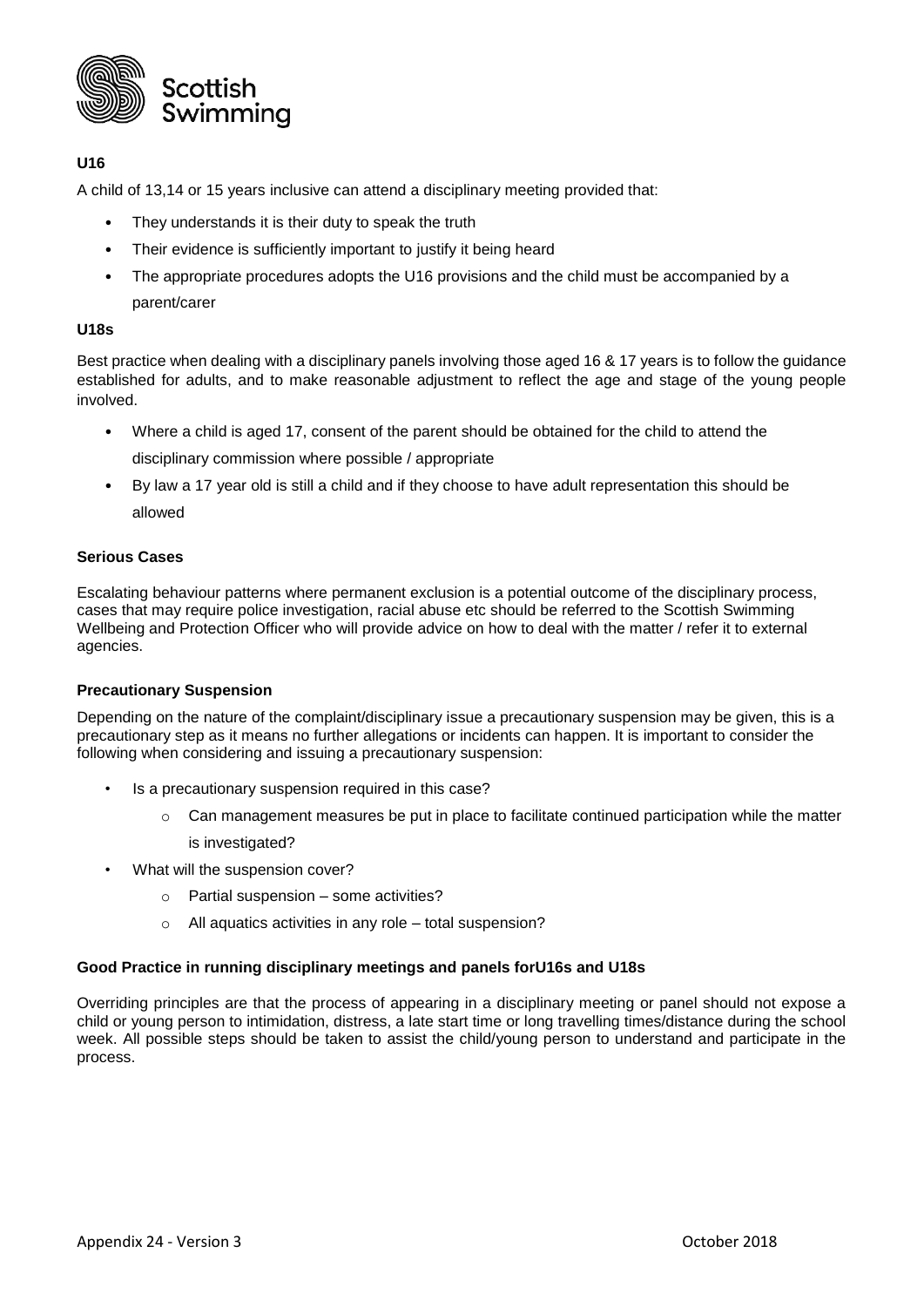

## **Meeting / Panel Preparation**

There should always be a pre disciplinary meeting/panel lesion by the members running the process when it involves U18s. This should include an agreement on the process to be used, procedures to be adopted and how the case should be heard – in person or on paper

- Consent of the parent/carer will always be required
- The young person should be accompanied at the disciplinary commission by an appropriate adult who could be a parent, carer, grandparent, social /care worker or Club official properly in loco parentis or could be a friend of the family etc.
- The disciplinary meeting / panel should be at a location and time that is convenient to the child/young person
- Restrict attendance at the disciplinary meeting / panel to as small a number of people as possible
	- $\circ$  A disciplinary meeting for 13-15 year olds is often made up of 2 and no more than 3 individuals
	- $\circ$  A disciplinary panel is made up of 3 members, and may on occasion based on the needs of the young person drop down to 2
- Before the disciplinary commission, it may be appropriate to allow the child or young person to visit the room so that they can familiarise themselves with the layout
- Make sure the young person is aware of the format and process they are about to be engaged in
- WPO should be available at the disciplinary meeting/panel to advise/support the child/young person **or** the disciplinary meeting/panel members; they **can not do both.** It must be clear to all which function they are fulfilling.
- Physical layout of room can affect the process and play a role in the effective engagement with the child/young person – try to remove physical barriers e.g. arrange chairs in two semi circles facing inward, avoid sitting behind tables etc.
- The members of the disciplinary meeting/panel should sit at the same level as other parties to encourage eye contact.
- Provision should be made for parents/carers to be able to sit next to their child/young person
- If the child/young person is formally or legally represented, they should be seated in a place that allows easy communication with their representative

## **THE DISCIPLINARY Process**

- At the beginning of the case, disciplinary meeting/panel members should introduce themselves and those present in the room
- The Chair should briefly explain the role of each person
- Minutes are not normally taken, but the outcome will be recorded
- Written statement from the child/young person will also be taken to ensure that their position is clearly recorded
- Meeting/Panel members will make notes for their own recollection
- Address child by first name